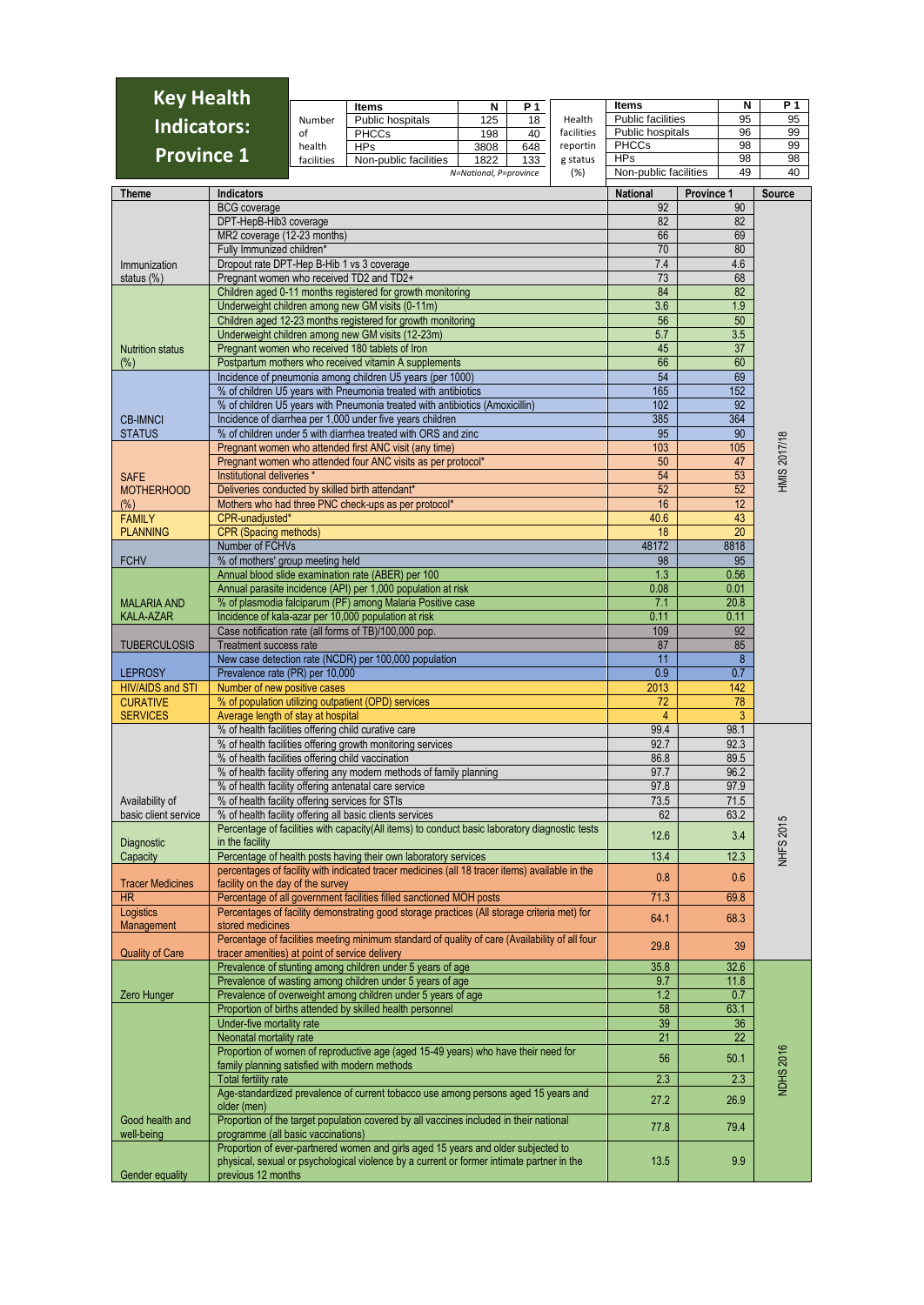| <b>Key Health</b>                  |                                                                         |                                                                                                                 |                                                                                                                                                             |                                |           |                 | <b>Items</b>               |            | N                     | P 2                 |  |
|------------------------------------|-------------------------------------------------------------------------|-----------------------------------------------------------------------------------------------------------------|-------------------------------------------------------------------------------------------------------------------------------------------------------------|--------------------------------|-----------|-----------------|----------------------------|------------|-----------------------|---------------------|--|
|                                    |                                                                         | Number                                                                                                          | <b>Items</b><br>Public hospitals                                                                                                                            | N<br>125                       | P 2<br>13 | Health          | <b>Public facilities</b>   |            | 95                    | 95                  |  |
| <b>Indicators:</b>                 |                                                                         | of                                                                                                              | <b>PHCCs</b>                                                                                                                                                | 198                            | 32        | facilities      | Public hospitals           |            | 96                    | 95                  |  |
| <b>Province 2</b>                  |                                                                         | health                                                                                                          | <b>HPs</b>                                                                                                                                                  | 3808                           | 745       | reportin        | <b>PHCCs</b><br><b>HPs</b> |            | 98<br>98              | 92<br>96            |  |
|                                    |                                                                         | facilities                                                                                                      | Non-public facilities                                                                                                                                       | 1822<br>N=National, P=province | 169       | g status<br>(%) | Non-public facilities      |            | 49                    | 26                  |  |
| <b>Theme</b>                       | <b>Indicators</b>                                                       |                                                                                                                 |                                                                                                                                                             |                                |           |                 | <b>National</b>            | Province 2 |                       | <b>Source</b>       |  |
|                                    | <b>BCG</b> coverage                                                     |                                                                                                                 |                                                                                                                                                             |                                |           |                 | 92                         |            | 104                   |                     |  |
|                                    | DPT-HepB-Hib3 coverage                                                  |                                                                                                                 |                                                                                                                                                             |                                |           |                 | 82                         |            | 87                    |                     |  |
|                                    | MR2 coverage (12-23 months)                                             |                                                                                                                 |                                                                                                                                                             |                                |           |                 | 66<br>70                   |            | 58<br>66              |                     |  |
| Immunization                       | Fully Immunized children*<br>Dropout rate DPT-Hep B-Hib 1 vs 3 coverage |                                                                                                                 |                                                                                                                                                             |                                |           |                 | 7.4                        |            | 14                    |                     |  |
| status (%)                         | Pregnant women who received TD2 and TD2+                                |                                                                                                                 |                                                                                                                                                             |                                |           |                 | 73                         |            | 88                    |                     |  |
|                                    |                                                                         |                                                                                                                 | Children aged 0-11 months registered for growth monitoring                                                                                                  |                                |           |                 | 84                         |            | 74                    |                     |  |
|                                    |                                                                         |                                                                                                                 | Underweight children among new GM visits (0-11m)<br>Children aged 12-23 months registered for growth monitoring                                             |                                |           |                 | 3.6<br>56                  |            | 6.4<br>57             |                     |  |
|                                    |                                                                         |                                                                                                                 | Underweight children among new GM visits (12-23m)                                                                                                           |                                |           |                 | 5.7                        |            | 9.2                   |                     |  |
| <b>Nutrition status</b>            |                                                                         |                                                                                                                 | Pregnant women who received 180 tablets of Iron                                                                                                             |                                |           |                 | 45                         |            | 46                    |                     |  |
| $(\%)$                             |                                                                         |                                                                                                                 | Postpartum mothers who received vitamin A supplements                                                                                                       |                                |           |                 | 66                         |            | 83                    |                     |  |
|                                    |                                                                         |                                                                                                                 | Incidence of pneumonia among children U5 years (per 1000)<br>% of children U5 years with Pneumonia treated with antibiotics                                 |                                |           |                 | 54<br>165                  |            | 41<br>231             |                     |  |
|                                    |                                                                         |                                                                                                                 | % of children U5 years with Pneumonia treated with antibiotics                                                                                              |                                |           |                 | 102                        |            | 127                   |                     |  |
| <b>CB-IMNCI</b>                    |                                                                         |                                                                                                                 | Incidence of diarrhea per 1,000 under five years children                                                                                                   |                                |           |                 | 385                        |            | 337                   |                     |  |
| <b>STATUS</b>                      |                                                                         |                                                                                                                 | % of children under 5 with diarrhea treated with ORS and zinc<br>Pregnant women who attended first ANC visit (any time)                                     |                                |           |                 | 95                         |            | 97<br>94              | <b>IMIS 2017/18</b> |  |
|                                    |                                                                         |                                                                                                                 | Pregnant women who attended four ANC visits as per protocol*                                                                                                |                                |           |                 | 103<br>50                  |            | 34                    |                     |  |
| <b>SAFE</b>                        | Institutional deliveries *                                              |                                                                                                                 |                                                                                                                                                             |                                |           |                 | 54                         |            | 34                    |                     |  |
| <b>MOTHERHOOD</b>                  |                                                                         |                                                                                                                 | Deliveries conducted by skilled birth attendant*                                                                                                            |                                |           |                 | 52                         |            | 35                    |                     |  |
| $(\%)$<br><b>FAMILY</b>            | CPR-unadjusted*                                                         |                                                                                                                 | Mothers who had three PNC check-ups as per protocol*                                                                                                        |                                |           |                 | 16<br>40.6                 |            | 14<br>47.9            |                     |  |
| <b>PLANNING</b>                    | <b>CPR (Spacing methods)</b>                                            |                                                                                                                 |                                                                                                                                                             |                                |           |                 | 18                         |            | 9                     |                     |  |
|                                    | Number of FCHVs                                                         |                                                                                                                 |                                                                                                                                                             |                                |           |                 | 48172                      |            | 6208                  |                     |  |
| <b>FCHV</b>                        | % of mothers' group meeting held                                        |                                                                                                                 |                                                                                                                                                             |                                |           |                 | 98                         |            | 98                    |                     |  |
|                                    |                                                                         |                                                                                                                 | Annual blood slide examination rate (ABER) per 100<br>Annual parasite incidence (API) per 1,000 population at risk                                          |                                |           |                 | 1.3<br>0.08                |            | 0.5<br>0.02           |                     |  |
| <b>MALARIA AND</b>                 |                                                                         |                                                                                                                 | % of plasmodia falciparum (PF) among Malaria Positive case                                                                                                  |                                |           |                 | 7.1                        |            | 6.1                   |                     |  |
| <b>KALA-AZAR</b>                   |                                                                         |                                                                                                                 | Incidence of kala-azar per 10,000 population at risk                                                                                                        |                                |           |                 | 0.11                       |            | 0.08                  |                     |  |
| <b>TUBERCULOSIS</b>                | <b>Treatment success rate</b>                                           |                                                                                                                 | Case notification rate (all forms of TB)/100,000 pop.                                                                                                       |                                |           |                 | 109<br>87                  |            | 88<br>85              |                     |  |
|                                    |                                                                         |                                                                                                                 | New case detection rate (NCDR) per 100,000 population                                                                                                       |                                |           |                 | 11                         |            | 21                    |                     |  |
| <b>LEPROSY</b>                     | Prevalence rate (PR) per 10,000                                         |                                                                                                                 |                                                                                                                                                             |                                |           |                 | 0.9                        |            | 1.1                   |                     |  |
| HIV/AIDS and STI                   | Number of new positive cases                                            |                                                                                                                 |                                                                                                                                                             |                                |           |                 | 2013                       |            | 133<br>47             |                     |  |
| <b>CURATIVE</b><br><b>SERVICES</b> | Average length of stay at hospital                                      |                                                                                                                 | % of population utilizing outpatient (OPD) services                                                                                                         |                                |           |                 | 72<br>$\overline{4}$       |            | $\overline{4}$        |                     |  |
|                                    |                                                                         |                                                                                                                 | % of health facilities offering child curative care                                                                                                         |                                |           |                 | 99.4                       |            | 100                   |                     |  |
|                                    |                                                                         | % of health facilities offering growth monitoring services<br>% of health facilities offering child vaccination |                                                                                                                                                             |                                |           |                 | 92.7                       |            | 85.3                  |                     |  |
|                                    |                                                                         |                                                                                                                 | % of health facility offering any modern methods of family planning                                                                                         |                                |           |                 | 86.8<br>97.7               |            | 83.6<br>98.1          |                     |  |
|                                    |                                                                         |                                                                                                                 | % of health facility offering antenatal care service                                                                                                        |                                |           |                 | 97.8                       |            | 94.3                  |                     |  |
| Availability of                    | % of health facility offering services for STIs                         |                                                                                                                 |                                                                                                                                                             |                                |           |                 | 73.5                       |            | 67.1                  |                     |  |
| basic client service               |                                                                         |                                                                                                                 | % of health facility offering all basic clients services<br>Percentage of facilities with capacity (All items) to conduct basic laboratory diagnostic tests |                                |           |                 | 62                         |            | 53.8                  |                     |  |
| Diagnostic                         | in the facility                                                         |                                                                                                                 |                                                                                                                                                             |                                |           |                 | 12.6                       |            | 22.2                  | <b>NHFS 2015</b>    |  |
| Capacity                           |                                                                         |                                                                                                                 | Percentage of health posts having their own laboratory services                                                                                             |                                |           |                 | 13.4                       |            | 19                    |                     |  |
| <b>Tracer Medicines</b>            | facility on the day of the survey                                       |                                                                                                                 | percentages of facility with indicated tracer medicines (all 18 tracer items) available in the                                                              |                                |           |                 | 0.8                        |            | 0.1                   |                     |  |
| <b>HR</b>                          |                                                                         |                                                                                                                 | Percentage of all government facilities filled sanctioned MOH posts                                                                                         |                                |           |                 | 71.3                       |            | 73.6                  |                     |  |
| Logistics<br>Management            | stored medicines                                                        |                                                                                                                 | Percentages of facility demonstrating good storage practices (All storage criteria met) for                                                                 |                                |           |                 | 64.1                       |            | 55.2                  |                     |  |
|                                    |                                                                         |                                                                                                                 | Percentage of facilities meeting minimum standard of quality of care (Availability of all four                                                              |                                |           |                 |                            |            |                       |                     |  |
| <b>Quality of Care</b>             | tracer amenities) at point of service delivery                          |                                                                                                                 |                                                                                                                                                             |                                |           |                 | 29.8                       |            | 14                    |                     |  |
|                                    |                                                                         |                                                                                                                 | Prevalence of stunting among children under 5 years of age<br>Prevalence of wasting among children under 5 years of age                                     |                                |           |                 | 35.8<br>9.7                |            | 37.1<br>14.4          |                     |  |
| Zero Hunger                        |                                                                         |                                                                                                                 | Prevalence of overweight among children under 5 years of age                                                                                                |                                |           |                 | 1.2                        |            | $\mathbf{0}$          |                     |  |
|                                    |                                                                         |                                                                                                                 | Proportion of births attended by skilled health personnel                                                                                                   |                                |           |                 | 58                         |            | 48.6                  |                     |  |
|                                    | Under-five mortality rate<br>Neonatal mortality rate                    |                                                                                                                 |                                                                                                                                                             |                                |           |                 | 39<br>21                   |            | 52<br>30 <sub>2</sub> |                     |  |
|                                    |                                                                         |                                                                                                                 | Proportion of women of reproductive age (aged 15-49 years) who have their need for                                                                          |                                |           |                 |                            |            |                       |                     |  |
|                                    | family planning satisfied with modern methods                           |                                                                                                                 |                                                                                                                                                             |                                |           |                 | 56                         |            | 61.8                  | <b>NDHS 2016</b>    |  |
|                                    | <b>Total fertility rate</b>                                             |                                                                                                                 | Age-standardized prevalence of current tobacco use among persons aged 15 years and                                                                          |                                |           |                 | 2.3                        |            | 3                     |                     |  |
|                                    | older (men)                                                             |                                                                                                                 |                                                                                                                                                             |                                |           |                 | 27.2                       |            | 21.8                  |                     |  |
| Good health and<br>well-being      | programme (all basic vaccinations)                                      |                                                                                                                 | Proportion of the target population covered by all vaccines included in their national                                                                      |                                |           |                 | 77.8                       |            | 65.2                  |                     |  |
|                                    |                                                                         |                                                                                                                 | Proportion of ever-partnered women and girls aged 15 years and older subjected to                                                                           |                                |           |                 |                            |            |                       |                     |  |
| Gender equality                    | previous 12 months                                                      |                                                                                                                 | physical, sexual or psychological violence by a current or former intimate partner in the                                                                   |                                |           |                 | 13.5                       |            | 17.4                  |                     |  |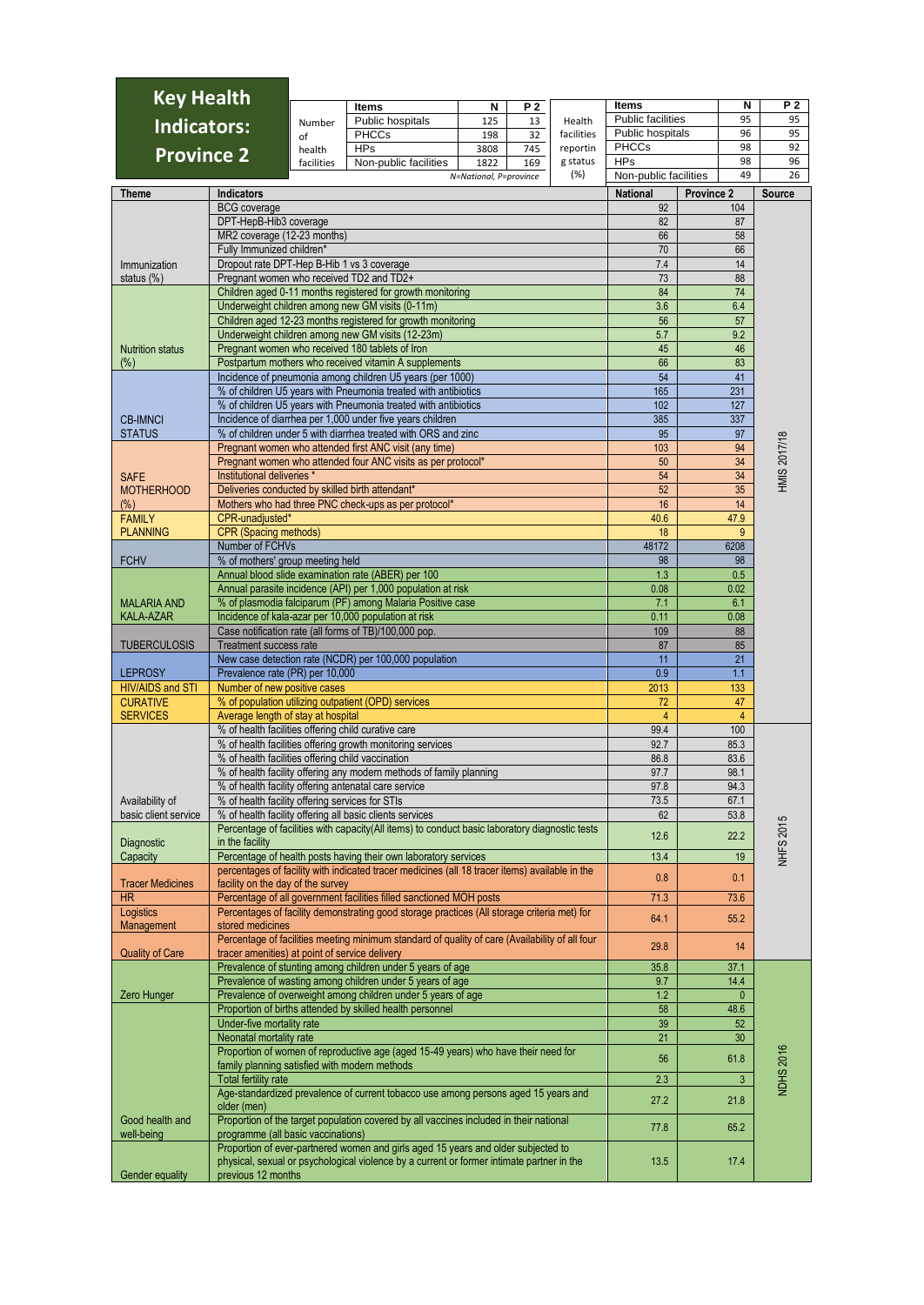| <b>Key Health</b>                       |                                                                                                               |                                                                              |                                                                                                                                                                                |                                |          |                 |                                     |              |                       | P 3                |  |  |  |
|-----------------------------------------|---------------------------------------------------------------------------------------------------------------|------------------------------------------------------------------------------|--------------------------------------------------------------------------------------------------------------------------------------------------------------------------------|--------------------------------|----------|-----------------|-------------------------------------|--------------|-----------------------|--------------------|--|--|--|
|                                         |                                                                                                               | Number                                                                       | <b>Items</b><br>Public hospitals                                                                                                                                               | N<br>125                       | PЗ<br>33 | Health          | Items<br><b>Public facilities</b>   |              | N<br>95               | 95                 |  |  |  |
| <b>Indicators:</b>                      |                                                                                                               | of                                                                           | <b>PHCCs</b>                                                                                                                                                                   | 198                            | 43       | facilities      | Public hospitals                    |              | 96                    | 90                 |  |  |  |
| <b>Province 3</b>                       |                                                                                                               | health                                                                       | <b>HPs</b>                                                                                                                                                                     | 3808                           | 640      | reportin        | <b>PHCCs</b>                        |              | 98                    | 100                |  |  |  |
|                                         |                                                                                                               | facilities                                                                   | Non-public facilities                                                                                                                                                          | 1822<br>N=National, P=province | 1163     | g status<br>(%) | <b>HPs</b><br>Non-public facilities |              | 98<br>49              | 99<br>60           |  |  |  |
|                                         |                                                                                                               |                                                                              |                                                                                                                                                                                |                                |          |                 |                                     |              |                       |                    |  |  |  |
| <b>Theme</b>                            | <b>Indicators</b><br><b>BCG</b> coverage                                                                      |                                                                              |                                                                                                                                                                                |                                |          |                 | <b>National</b><br>92               | Province 3   | 84                    | Source             |  |  |  |
|                                         | DPT-HepB-Hib3 coverage                                                                                        |                                                                              |                                                                                                                                                                                |                                |          |                 | 82                                  |              | 73                    |                    |  |  |  |
|                                         | MR2 coverage (12-23 months)                                                                                   |                                                                              |                                                                                                                                                                                |                                |          |                 | 66                                  |              | 57                    |                    |  |  |  |
|                                         | Fully Immunized children*                                                                                     |                                                                              |                                                                                                                                                                                |                                |          |                 | 70                                  |              | 57                    |                    |  |  |  |
| Immunization                            | Dropout rate DPT-Hep B-Hib 1 vs 3 coverage                                                                    |                                                                              |                                                                                                                                                                                |                                |          |                 | 7.4<br>73                           |              | $\sqrt{5}$<br>55      |                    |  |  |  |
| status $(\%)$                           | Pregnant women who received TD2 and TD2+                                                                      |                                                                              | Children aged 0-11 months registered for growth monitoring                                                                                                                     |                                |          |                 | 84                                  |              | 67                    |                    |  |  |  |
|                                         |                                                                                                               |                                                                              | Underweight children among new GM visits (0-11m)                                                                                                                               |                                |          |                 | 3.6                                 | 2.3          |                       |                    |  |  |  |
|                                         |                                                                                                               |                                                                              | Children aged 12-23 months registered for growth monitoring                                                                                                                    |                                |          |                 | 56                                  |              | 42                    |                    |  |  |  |
|                                         |                                                                                                               |                                                                              | Underweight children among new GM visits (12-23m)                                                                                                                              |                                |          |                 | 5.7                                 | 2.4          |                       |                    |  |  |  |
| <b>Nutrition status</b><br>$(\%)$       |                                                                                                               |                                                                              | Pregnant women who received 180 tablets of Iron<br>Postpartum mothers who received vitamin A supplements                                                                       |                                |          |                 | 45<br>66                            |              | 28<br>45              |                    |  |  |  |
|                                         |                                                                                                               |                                                                              | Incidence of pneumonia among children U5 years (per 1000)                                                                                                                      |                                |          |                 |                                     |              | 40                    |                    |  |  |  |
|                                         |                                                                                                               |                                                                              | % of children U5 years with Pneumonia treated with antibiotics                                                                                                                 |                                |          |                 | 54<br>165                           | 129          |                       |                    |  |  |  |
|                                         |                                                                                                               | % of children U5 years with Pneumonia treated with antibiotics (Amoxicillin) |                                                                                                                                                                                |                                |          |                 | 102                                 |              | 99                    |                    |  |  |  |
| <b>CB-IMNCI</b><br><b>STATUS</b>        |                                                                                                               |                                                                              | Incidence of diarrhea per 1,000 under five years children<br>% of children under 5 with diarrhea treated with ORS and zinc                                                     |                                |          |                 | 385<br>95                           | 262          | 94                    |                    |  |  |  |
|                                         |                                                                                                               |                                                                              | Pregnant women who attended first ANC visit (any time)                                                                                                                         |                                |          |                 | 103                                 | 110          |                       |                    |  |  |  |
|                                         |                                                                                                               |                                                                              | Pregnant women who attended four ANC visits as per protocol*                                                                                                                   |                                |          |                 | 50                                  |              | 49                    | <b>MIS 2017/18</b> |  |  |  |
| <b>SAFE</b>                             | Institutional deliveries *                                                                                    |                                                                              |                                                                                                                                                                                |                                |          |                 | 54                                  |              | 49                    |                    |  |  |  |
| <b>MOTHERHOOD</b>                       | Deliveries conducted by skilled birth attendant*                                                              |                                                                              |                                                                                                                                                                                |                                |          |                 | 52                                  |              | 49<br>10              |                    |  |  |  |
| $(\%)$<br><b>FAMILY</b>                 | CPR-unadjusted*                                                                                               |                                                                              | Mothers who had three PNC check-ups as per protocol*                                                                                                                           |                                |          |                 | 16<br>40.6                          | 36.7         |                       |                    |  |  |  |
| <b>PLANNING</b>                         | <b>CPR (Spacing methods)</b>                                                                                  |                                                                              |                                                                                                                                                                                |                                |          |                 | 18                                  |              | 20                    |                    |  |  |  |
|                                         | Number of FCHVs                                                                                               |                                                                              |                                                                                                                                                                                |                                |          |                 | 48172                               | 9012         |                       |                    |  |  |  |
| <b>FCHV</b>                             | % of mothers' group meeting held                                                                              |                                                                              |                                                                                                                                                                                |                                |          |                 | 98                                  |              | 97                    |                    |  |  |  |
|                                         |                                                                                                               |                                                                              | Annual blood slide examination rate (ABER) per 100<br>Annual parasite incidence (API) per 1,000 population at risk                                                             |                                |          |                 | 1.3<br>0.08                         | 0.5<br>0.02  |                       |                    |  |  |  |
| <b>MALARIA AND</b>                      |                                                                                                               |                                                                              | % of plasmodia falciparum (PF) among Malaria Positive case                                                                                                                     |                                |          |                 | 7.1                                 | 40.7         |                       |                    |  |  |  |
| <b>KALA-AZAR</b>                        |                                                                                                               |                                                                              | Incidence of kala-azar per 10,000 population at risk                                                                                                                           |                                |          |                 | 0.11                                | 0.03         |                       |                    |  |  |  |
|                                         |                                                                                                               |                                                                              | Case notification rate (all forms of TB)/100,000 pop.                                                                                                                          |                                |          |                 | 109                                 | 121          |                       |                    |  |  |  |
| <b>TUBERCULOSIS</b>                     | Treatment success rate                                                                                        |                                                                              | New case detection rate (NCDR) per 100,000 population                                                                                                                          |                                |          |                 | 87<br>11                            |              | 88<br>$5\phantom{.0}$ |                    |  |  |  |
| <b>LEPROSY</b>                          | Prevalence rate (PR) per 10,000                                                                               |                                                                              |                                                                                                                                                                                |                                |          |                 | 0.9                                 |              | $\overline{1}$        |                    |  |  |  |
| <b>HIV/AIDS and STI</b>                 | Number of new positive cases                                                                                  |                                                                              |                                                                                                                                                                                |                                |          |                 | 2013                                | 715          |                       |                    |  |  |  |
| <b>CURATIVE</b>                         |                                                                                                               |                                                                              | % of population utilizing outpatient (OPD) services                                                                                                                            |                                |          |                 | 72                                  |              | 82                    |                    |  |  |  |
| <b>SERVICES</b>                         | Average length of stay at hospital                                                                            |                                                                              | % of health facilities offering child curative care                                                                                                                            |                                |          |                 | 4<br>99.4                           | 99.3         | $\overline{4}$        |                    |  |  |  |
|                                         |                                                                                                               |                                                                              | % of health facilities offering growth monitoring services                                                                                                                     |                                |          |                 | 92.7                                | 91.1         |                       |                    |  |  |  |
|                                         | % of health facilities offering child vaccination                                                             |                                                                              |                                                                                                                                                                                |                                |          |                 | 86.8                                |              | 86                    |                    |  |  |  |
|                                         |                                                                                                               |                                                                              | % of health facility offering any modern methods of family planning                                                                                                            |                                |          |                 | 97.7                                | 95.6         |                       |                    |  |  |  |
|                                         |                                                                                                               |                                                                              | % of health facility offering antenatal care service                                                                                                                           |                                |          |                 | 97.8<br>73.5                        | 98.8<br>82.3 |                       |                    |  |  |  |
| Availability of<br>basic client service | % of health facility offering services for STIs                                                               |                                                                              | % of health facility offering all basic clients services                                                                                                                       |                                |          |                 | 62                                  | 68.9         |                       |                    |  |  |  |
|                                         |                                                                                                               |                                                                              | Percentage of facilities with capacity(All items) to conduct basic laboratory diagnostic tests                                                                                 |                                |          |                 | 12.6                                | 12.8         |                       |                    |  |  |  |
| Diagnostic                              | in the facility                                                                                               |                                                                              |                                                                                                                                                                                |                                |          |                 |                                     |              |                       | <b>NHFS 2015</b>   |  |  |  |
| Capacity                                |                                                                                                               |                                                                              | Percentage of health posts having their own laboratory services<br>percentages of facility with indicated tracer medicines (all 18 tracer items) available in the              |                                |          |                 | 13.4                                | 11.4         |                       |                    |  |  |  |
| <b>Tracer Medicines</b>                 | facility on the day of the survey                                                                             |                                                                              |                                                                                                                                                                                |                                |          |                 | 0.8                                 | 0.7          |                       |                    |  |  |  |
| <b>HR</b>                               |                                                                                                               |                                                                              | Percentage of all government facilities filled sanctioned MOH posts                                                                                                            |                                |          |                 | 71.3                                | 65.9         |                       |                    |  |  |  |
| Logistics                               |                                                                                                               |                                                                              | Percentages of facility demonstrating good storage practices (All storage criteria met) for                                                                                    |                                |          |                 | 64.1                                | 64.4         |                       |                    |  |  |  |
| Management                              | stored medicines                                                                                              |                                                                              | Percentage of facilities meeting minimum standard of quality of care (Availability of all four                                                                                 |                                |          |                 |                                     |              |                       |                    |  |  |  |
| <b>Quality of Care</b>                  | tracer amenities) at point of service delivery                                                                |                                                                              |                                                                                                                                                                                |                                |          |                 | 29.8                                | 33.9         |                       |                    |  |  |  |
|                                         |                                                                                                               |                                                                              | Prevalence of stunting among children under 5 years of age                                                                                                                     |                                |          |                 | 35.8                                | 29.4         |                       |                    |  |  |  |
|                                         |                                                                                                               |                                                                              | Prevalence of wasting among children under 5 years of age<br>Prevalence of overweight among children under 5 years of age                                                      |                                |          |                 | 9.7<br>1.2                          | 4.2<br>1.9   |                       |                    |  |  |  |
| Zero Hunger                             |                                                                                                               |                                                                              | Proportion of births attended by skilled health personnel                                                                                                                      |                                |          |                 | 58                                  | 69.9         |                       |                    |  |  |  |
|                                         | Under-five mortality rate                                                                                     |                                                                              |                                                                                                                                                                                |                                |          |                 | 39                                  |              | 36                    |                    |  |  |  |
|                                         | Neonatal mortality rate<br>Proportion of women of reproductive age (aged 15-49 years) who have their need for |                                                                              |                                                                                                                                                                                |                                |          |                 | 21                                  |              | 17                    |                    |  |  |  |
|                                         |                                                                                                               |                                                                              |                                                                                                                                                                                |                                |          |                 | 56                                  | 61.2         |                       |                    |  |  |  |
|                                         | family planning satisfied with modern methods<br><b>Total fertility rate</b>                                  |                                                                              |                                                                                                                                                                                |                                |          |                 | 2.3                                 | 1.8          |                       | <b>NDHS 2016</b>   |  |  |  |
|                                         |                                                                                                               |                                                                              | Age-standardized prevalence of current tobacco use among persons aged 15 years and                                                                                             |                                |          |                 | 27.2                                | 31.5         |                       |                    |  |  |  |
|                                         | older (men)                                                                                                   |                                                                              |                                                                                                                                                                                |                                |          |                 |                                     |              |                       |                    |  |  |  |
| Good health and<br>well-being           | programme (all basic vaccinations)                                                                            |                                                                              | Proportion of the target population covered by all vaccines included in their national                                                                                         |                                |          |                 | 77.8                                | 85.3         |                       |                    |  |  |  |
| Gender equality                         | previous 12 months                                                                                            |                                                                              | Proportion of ever-partnered women and girls aged 15 years and older subjected to<br>physical, sexual or psychological violence by a current or former intimate partner in the |                                |          |                 | 13.5                                | 15.1         |                       |                    |  |  |  |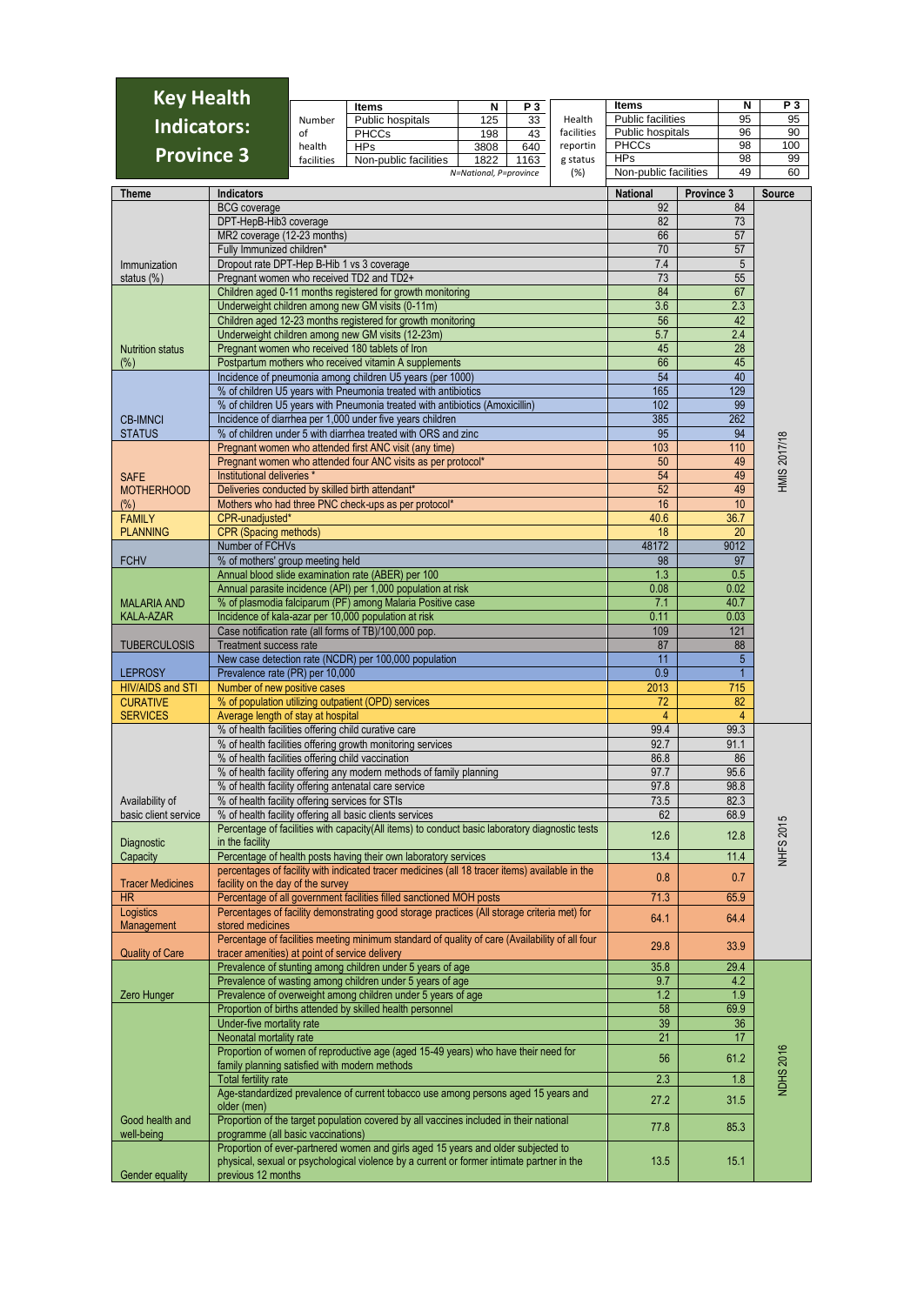| <b>Key Health</b>       |            | <b>Items</b>          |      | Gandaki                |            | Items                    | N  | Gandaki |
|-------------------------|------------|-----------------------|------|------------------------|------------|--------------------------|----|---------|
|                         | Number     | Public hospitals      | 125  | 15                     | Health     | <b>Public facilities</b> | 95 | 95      |
| Indicators:             | -ot        | <b>PHCCs</b>          | 198  | 24                     | facilities | Public hospitals         | 96 | 95      |
|                         | health     | <b>HPs</b>            | 3808 | 491                    | reportin   | <b>PHCCs</b>             | 98 | 96      |
| <b>Gandaki Province</b> | facilities | Non-public facilities | 1822 | 100                    | g status   | <b>HPs</b>               | 98 | 97      |
|                         |            |                       |      | N=National, P=province | (%)        | Non-public facilities    | 49 | 47      |
|                         |            |                       |      |                        |            |                          |    |         |

| Theme                   | <b>Indicators</b>                                                                                                                                | <b>National</b> | Gandaki P.     | Source              |
|-------------------------|--------------------------------------------------------------------------------------------------------------------------------------------------|-----------------|----------------|---------------------|
|                         | <b>BCG</b> coverage                                                                                                                              | 92              | 73             |                     |
|                         | DPT-HepB-Hib3 coverage                                                                                                                           | 82              | 72             |                     |
|                         | MR2 coverage (12-23 months)                                                                                                                      | 66              | 70             |                     |
|                         | Fully Immunized children*                                                                                                                        | 70              | 66             |                     |
| Immunization            | Dropout rate DPT-Hep B-Hib 1 vs 3 coverage                                                                                                       | 7.4             | $\overline{4}$ |                     |
| status (%)              | Pregnant women who received TD2 and TD2+                                                                                                         | 73              | 64             |                     |
|                         | Children aged 0-11 months registered for growth monitoring                                                                                       | 84              | 89             |                     |
|                         | Underweight children among new GM visits (0-11m)                                                                                                 | 3.6             | 0.7            |                     |
|                         | Children aged 12-23 months registered for growth monitoring                                                                                      | 56              | 67             |                     |
|                         | Underweight children among new GM visits (12-23m)                                                                                                | 5.7             | 1.5            |                     |
| <b>Nutrition status</b> | Pregnant women who received 180 tablets of Iron                                                                                                  | 45              | 58             |                     |
| $(\%)$                  | Postpartum mothers who received vitamin A supplements                                                                                            | 66              | 53             |                     |
|                         | Incidence of pneumonia among children U5 years (per 1000)                                                                                        | 54              | 41             |                     |
|                         | % of children U5 years with Pneumonia treated with antibiotics                                                                                   | 165             | 207            |                     |
|                         | % of children U5 years with Pneumonia treated with antibiotics (Amoxicillin)                                                                     | 102             | 126            |                     |
| <b>CB-IMNCI</b>         | Incidence of diarrhea per 1,000 under five years children                                                                                        | 385             | 290            |                     |
| <b>STATUS</b>           | % of children under 5 with diarrhea treated with ORS and zinc                                                                                    | 95              | 99             |                     |
|                         | Pregnant women who attended first ANC visit (any time)                                                                                           | 103             | 94             | <b>HMIS 2017/18</b> |
|                         | Pregnant women who attended four ANC visits as per protocol*                                                                                     | 50              | 60             |                     |
| <b>SAFE</b>             | Institutional deliveries *                                                                                                                       | 54              | 47             |                     |
| <b>MOTHERHOOD</b>       | Deliveries conducted by skilled birth attendant*                                                                                                 | 52              | 47             |                     |
| $(\%)$                  | Mothers who had three PNC check-ups as per protocol*                                                                                             | 16              | 13             |                     |
| <b>FAMILY</b>           | CPR-unadjusted*                                                                                                                                  | 40.6            | 33.2           |                     |
| <b>PLANNING</b>         | CPR (Spacing methods)                                                                                                                            | 18              | 15             |                     |
|                         | Number of FCHVs                                                                                                                                  | 48172           | 5525           |                     |
| <b>FCHV</b>             | % of mothers' group meeting held                                                                                                                 | 98              | 95             |                     |
|                         | Annual blood slide examination rate (ABER) per 100                                                                                               | 1.3             | 0.6            |                     |
|                         | Annual parasite incidence (API) per 1,000 population at risk                                                                                     | 0.08            | 0.03           |                     |
| <b>MALARIA AND</b>      | % of plasmodia falciparum (PF) among Malaria Positive case                                                                                       | 7.1             | 25             |                     |
| <b>KALA-AZAR</b>        | Incidence of kala-azar per 10,000 population at risk                                                                                             | 0.11            | 0.08           |                     |
|                         | Case notification rate (all forms of TB)/100,000 pop.                                                                                            | 109             | 96             |                     |
| <b>TUBERCULOSIS</b>     | <b>Treatment success rate</b>                                                                                                                    | 87              | 90             |                     |
|                         | New case detection rate (NCDR) per 100,000 population                                                                                            | 11              | $\overline{4}$ |                     |
| <b>LEPROSY</b>          | Prevalence rate (PR) per 10,000                                                                                                                  | 0.9             | 0.3            |                     |
| <b>HIV/AIDS and STI</b> | Number of new positive cases                                                                                                                     | 2013            | 197            |                     |
| <b>CURATIVE</b>         | % of population utilizing outpatient (OPD) services                                                                                              | 72              | 96             |                     |
| <b>SERVICES</b>         | Average length of stay at hospital                                                                                                               | $\overline{4}$  | 3              |                     |
|                         | % of health facilities offering child curative care                                                                                              | 99.4            | 100            |                     |
|                         | % of health facilities offering growth monitoring services                                                                                       | 92.7            | 99.3           |                     |
|                         | % of health facilities offering child vaccination                                                                                                | 86.8            | 91.4           |                     |
|                         | % of health facility offering any modern methods of family planning                                                                              | 97.7            | 100            |                     |
|                         | % of health facility offering antenatal care service                                                                                             | 97.8            | 99.1           |                     |
| Availability of         | % of health facility offering services for STIs                                                                                                  | 73.5            | 74.1           |                     |
| basic client service    | % of health facility offering all basic clients services                                                                                         | 62              | 65.5           |                     |
|                         | Percentage of facilities with capacity(All items) to conduct basic laboratory diagnostic tests                                                   | 12.6            | 8.7            | <b>NHFS 2015</b>    |
| Diagnostic              | in the facility                                                                                                                                  |                 |                |                     |
| Capacity                | Percentage of health posts having their own laboratory services                                                                                  | 13.4            | 2.7            |                     |
|                         | percentages of facility with indicated tracer medicines (all 18 tracer items) available in the                                                   | 0.8             | 0.5            |                     |
| <b>Tracer Medicines</b> | facility on the day of the survey                                                                                                                |                 |                |                     |
| <b>HR</b>               | Percentage of all government facilities filled sanctioned MOH posts                                                                              | 71.3            | 78.1           |                     |
| Logistics               | Percentages of facility demonstrating good storage practices (All storage criteria met) for<br>stored medicines                                  | 64.1            | 63.3           |                     |
| Management              |                                                                                                                                                  |                 |                |                     |
| <b>Quality of Care</b>  | Percentage of facilities meeting minimum standard of quality of care (Availability of all four<br>tracer amenities) at point of service delivery | 29.8            | 31.4           |                     |
|                         | Prevalence of stunting among children under 5 years of age                                                                                       | 35.8            | 28.9           |                     |
|                         |                                                                                                                                                  | 9.7             |                |                     |
| Zero Hunger             | Prevalence of wasting among children under 5 years of age<br>Prevalence of overweight among children under 5 years of age                        | 1.2             | 5.8<br>3.7     |                     |
|                         | Proportion of births attended by skilled health personnel                                                                                        | 58              | 69.9           |                     |
|                         | Under-five mortality rate                                                                                                                        | 39              | 27             |                     |
|                         | Neonatal mortality rate                                                                                                                          | 21              | 15             |                     |
|                         | Proportion of women of reproductive age (aged 15-49 years) who have their need for                                                               |                 |                |                     |
|                         | family planning satisfied with modern methods                                                                                                    | 56              | 47.5           |                     |
|                         |                                                                                                                                                  | 2.3             |                |                     |
|                         | <b>Total fertility rate</b><br>Age-standardized prevalence of current tobacco use among persons aged 15 years and                                |                 | $\overline{2}$ | <b>NDHS 2016</b>    |
|                         |                                                                                                                                                  | 27.2            | 24.6           |                     |
| Good health and         | older (men)<br>Proportion of the target population covered by all vaccines included in their national                                            |                 |                |                     |
| well-being              | programme (all basic vaccinations)                                                                                                               | 77.8            | 92.7           |                     |
|                         | Proportion of ever-partnered women and girls aged 15 years and older subjected to                                                                |                 |                |                     |
| Gender equality         | physical, sexual or psychological violence by a current or former intimate partner in the<br>previous 12 months                                  | 13.5            | 7.7            |                     |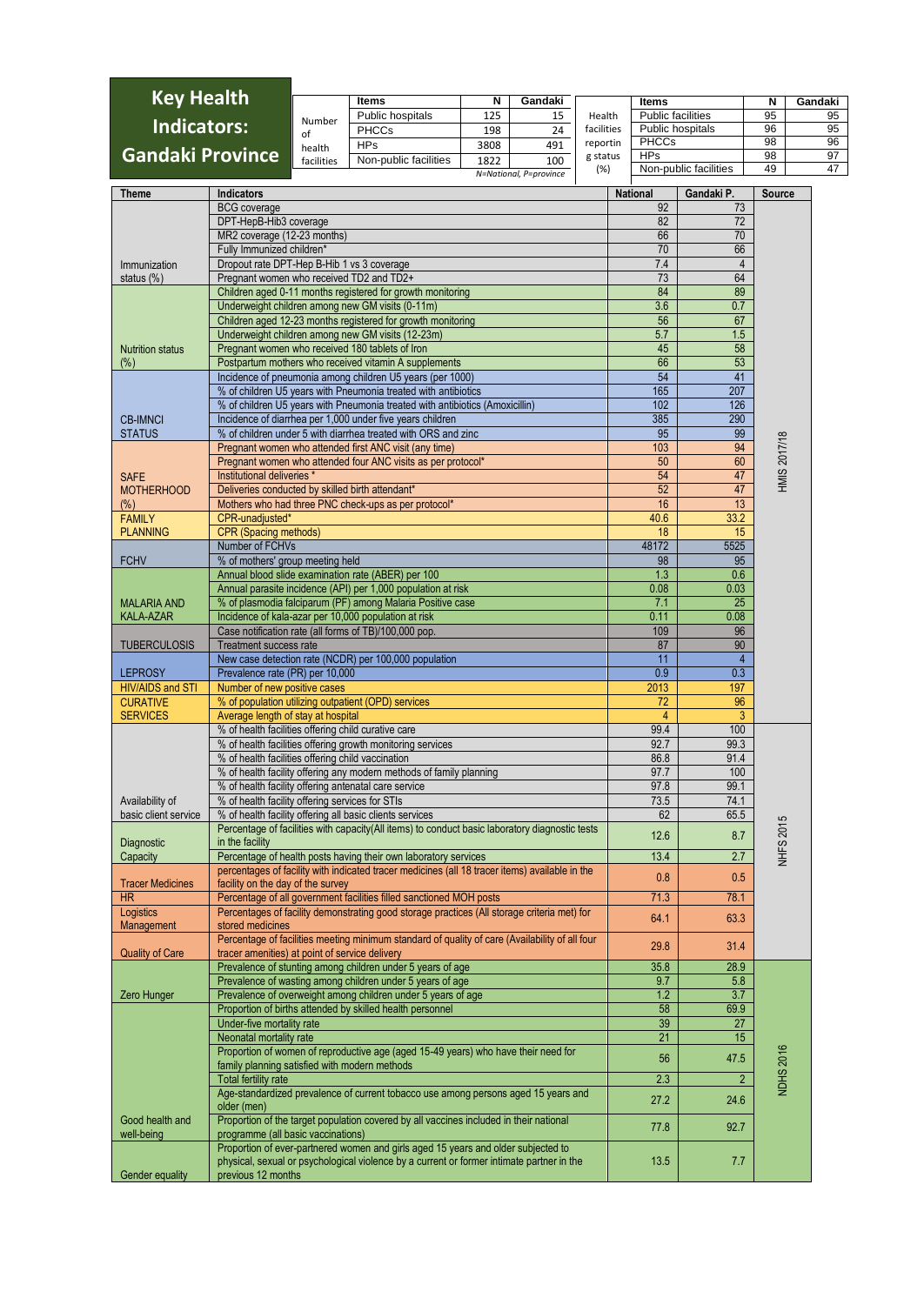| <b>Key Health</b>  |            | <b>Items</b>          |      | P5                     |            | ltems                    |    | P 5 |
|--------------------|------------|-----------------------|------|------------------------|------------|--------------------------|----|-----|
|                    | Number     | Public hospitals      | 125  | 20                     | Health     | <b>Public facilities</b> | 95 | 95  |
| <b>Indicators:</b> | of         | <b>PHCCs</b>          | 198  | 30                     | facilities | Public hospitals         | 96 | 99  |
|                    | health     | <b>HPs</b>            | 3808 | 570                    | reportin   | <b>PHCCs</b>             | 98 | 96  |
| <b>Province 5</b>  |            | Non-public facilities | 1822 | 168                    | g status   | <b>HPs</b>               | 98 | 99  |
|                    | facilities |                       |      |                        | (%)        | Non-public facilities    | 49 | 67  |
|                    |            |                       |      | N=National, P=province |            |                          |    |     |

| Theme                                | <b>Indicators</b>                                                                                                                                                                                    | <b>National</b> | Province 5      | <b>Source</b>       |
|--------------------------------------|------------------------------------------------------------------------------------------------------------------------------------------------------------------------------------------------------|-----------------|-----------------|---------------------|
|                                      | <b>BCG</b> coverage                                                                                                                                                                                  | 92              | 98              |                     |
|                                      | DPT-HepB-Hib3 coverage                                                                                                                                                                               | 82              | 87              |                     |
|                                      | MR2 coverage (12-23 months)                                                                                                                                                                          | 66              | 79              |                     |
|                                      | Fully Immunized children*                                                                                                                                                                            | 70              | 74              |                     |
| Immunization                         | Dropout rate DPT-Hep B-Hib 1 vs 3 coverage                                                                                                                                                           | 7.4             | 5               |                     |
| status (%)                           | Pregnant women who received TD2 and TD2+                                                                                                                                                             | 73              | 83              |                     |
|                                      | Children aged 0-11 months registered for growth monitoring                                                                                                                                           | 84              | 98              |                     |
|                                      | Underweight children among new GM visits (0-11m)                                                                                                                                                     | 3.6             | 3.3             |                     |
|                                      | Children aged 12-23 months registered for growth monitoring                                                                                                                                          | 56              | 59              |                     |
|                                      | Underweight children among new GM visits (12-23m)                                                                                                                                                    | 5.7             | 5.4             |                     |
| <b>Nutrition status</b>              | Pregnant women who received 180 tablets of Iron                                                                                                                                                      | 45              | 57              |                     |
| $(\%)$                               | Postpartum mothers who received vitamin A supplements                                                                                                                                                | 66              | $\overline{72}$ |                     |
|                                      | Incidence of pneumonia among children U5 years (per 1000)                                                                                                                                            | 54              | 50              |                     |
|                                      | % of children U5 years with Pneumonia treated with antibiotics                                                                                                                                       | 165             | 164             |                     |
|                                      | % of children U5 years with Pneumonia treated with antibiotics (Amoxicillin)                                                                                                                         | 102             | 98              |                     |
| <b>CB-IMNCI</b>                      | Incidence of diarrhea per 1,000 under five years children                                                                                                                                            | 385             | 403             |                     |
| <b>STATUS</b>                        | % of children under 5 with diarrhea treated with ORS and zinc                                                                                                                                        | 95              | 95              |                     |
|                                      | Pregnant women who attended first ANC visit (any time)                                                                                                                                               | 103             | 108             |                     |
|                                      | Pregnant women who attended four ANC visits as per protocol*                                                                                                                                         | 50              | 61              | <b>HMIS 2017/18</b> |
| <b>SAFE</b>                          | Institutional deliveries *                                                                                                                                                                           | 54              | 75              |                     |
| <b>MOTHERHOOD</b>                    | Deliveries conducted by skilled birth attendant*                                                                                                                                                     | 52              | 70              |                     |
| $(\%)$                               | Mothers who had three PNC check-ups as per protocol*                                                                                                                                                 | 16              | 22              |                     |
| <b>FAMILY</b>                        | CPR-unadjusted*                                                                                                                                                                                      | 40.6            | 40.9            |                     |
| <b>PLANNING</b>                      | <b>CPR (Spacing methods)</b>                                                                                                                                                                         | 18              | 25              |                     |
|                                      | Number of FCHVs                                                                                                                                                                                      | 48172           | 8602            |                     |
| <b>FCHV</b>                          | % of mothers' group meeting held                                                                                                                                                                     | 98              | 100             |                     |
|                                      | Annual blood slide examination rate (ABER) per 100                                                                                                                                                   | 1.3             | 1.6             |                     |
|                                      | Annual parasite incidence (API) per 1,000 population at risk                                                                                                                                         | 0.08            | 0.07            |                     |
| <b>MALARIA AND</b>                   | % of plasmodia falciparum (PF) among Malaria Positive case                                                                                                                                           | 7.1             | 12.1            |                     |
| <b>KALA-AZAR</b>                     | Incidence of kala-azar per 10,000 population at risk                                                                                                                                                 | 0.11            | 0.15            |                     |
|                                      | Case notification rate (all forms of TB)/100,000 pop.                                                                                                                                                | 109             | 140             |                     |
| <b>TUBERCULOSIS</b>                  | <b>Treatment success rate</b>                                                                                                                                                                        | 87              | 90              |                     |
|                                      | New case detection rate (NCDR) per 100,000 population                                                                                                                                                | 11              | 16              |                     |
| <b>LEPROSY</b>                       | Prevalence rate (PR) per 10,000                                                                                                                                                                      | 0.9             | 1.36            |                     |
| <b>HIV/AIDS and STI</b>              | Number of new positive cases                                                                                                                                                                         | 2013            | 526             |                     |
| <b>CURATIVE</b>                      | % of population utilizing outpatient (OPD) services                                                                                                                                                  | 72              | 69              |                     |
| <b>SERVICES</b>                      | Average length of stay at hospital                                                                                                                                                                   | 4               | $\overline{4}$  |                     |
|                                      | % of health facilities offering child curative care                                                                                                                                                  | 99.4            | 99.4            |                     |
|                                      | % of health facilities offering growth monitoring services                                                                                                                                           | 92.7            | 95.3            |                     |
|                                      | % of health facilities offering child vaccination                                                                                                                                                    | 86.8            | 88.1            |                     |
|                                      | % of health facility offering any modern methods of family planning                                                                                                                                  | 97.7            | 97.6            |                     |
|                                      | % of health facility offering antenatal care service                                                                                                                                                 | 97.8            | 97.7            |                     |
|                                      |                                                                                                                                                                                                      | 73.5            | 72.7            |                     |
| Availability of                      | % of health facility offering services for STIs                                                                                                                                                      |                 |                 |                     |
| basic client service                 | % of health facility offering all basic clients services                                                                                                                                             | 62              | 63.1            |                     |
|                                      | Percentage of facilities with capacity(All items) to conduct basic laboratory diagnostic tests<br>in the facility                                                                                    | 12.6            | 13.3            | <b>NHFS 2015</b>    |
| Diagnostic                           |                                                                                                                                                                                                      | 13.4            | 11.3            |                     |
| Capacity                             | Percentage of health posts having their own laboratory services                                                                                                                                      |                 |                 |                     |
|                                      | percentages of facility with indicated tracer medicines (all 18 tracer items) available in the                                                                                                       | 0.8             | $\mathbf{1}$    |                     |
| <b>Tracer Medicines</b><br><b>HR</b> | facility on the day of the survey<br>Percentage of all government facilities filled sanctioned MOH posts                                                                                             | 71.3            | 73.7            |                     |
|                                      | Percentages of facility demonstrating good storage practices (All storage criteria met) for                                                                                                          |                 |                 |                     |
| Logistics<br>Management              | stored medicines                                                                                                                                                                                     | 64.1            | 69              |                     |
|                                      | Percentage of facilities meeting minimum standard of quality of care (Availability of all four                                                                                                       |                 |                 |                     |
| <b>Quality of Care</b>               | tracer amenities) at point of service delivery                                                                                                                                                       | 29.8            | 27              |                     |
|                                      | Prevalence of stunting among children under 5 years of age                                                                                                                                           | 35.8            | 38.5            |                     |
|                                      | Prevalence of wasting among children under 5 years of age                                                                                                                                            | 9.7             |                 |                     |
|                                      | Prevalence of overweight among children under 5 years of age                                                                                                                                         | 1.2             | 7.6<br>1.8      |                     |
| Zero Hunger                          | Proportion of births attended by skilled health personnel                                                                                                                                            | 58              | 56.6            |                     |
|                                      |                                                                                                                                                                                                      | 39              | 45              |                     |
|                                      | Under-five mortality rate<br>Neonatal mortality rate                                                                                                                                                 | 21              | 30              |                     |
|                                      | Proportion of women of reproductive age (aged 15-49 years) who have their need for                                                                                                                   |                 |                 |                     |
|                                      |                                                                                                                                                                                                      | 56              | 51.3            |                     |
|                                      | family planning satisfied with modern methods                                                                                                                                                        |                 |                 | <b>NDHS 2016</b>    |
|                                      | <b>Total fertility rate</b>                                                                                                                                                                          | 2.3             | 2.4             |                     |
|                                      | Age-standardized prevalence of current tobacco use among persons aged 15 years and                                                                                                                   | 27.2            | 22              |                     |
|                                      | older (men)                                                                                                                                                                                          |                 |                 |                     |
| Good health and                      | Proportion of the target population covered by all vaccines included in their national                                                                                                               | 77.8            | 78.3            |                     |
| well-being                           | programme (all basic vaccinations)                                                                                                                                                                   |                 |                 |                     |
| Gender equality                      | Proportion of ever-partnered women and girls aged 15 years and older subjected to<br>physical, sexual or psychological violence by a current or former intimate partner in the<br>previous 12 months | 13.5            | 15.3            |                     |
|                                      |                                                                                                                                                                                                      |                 |                 |                     |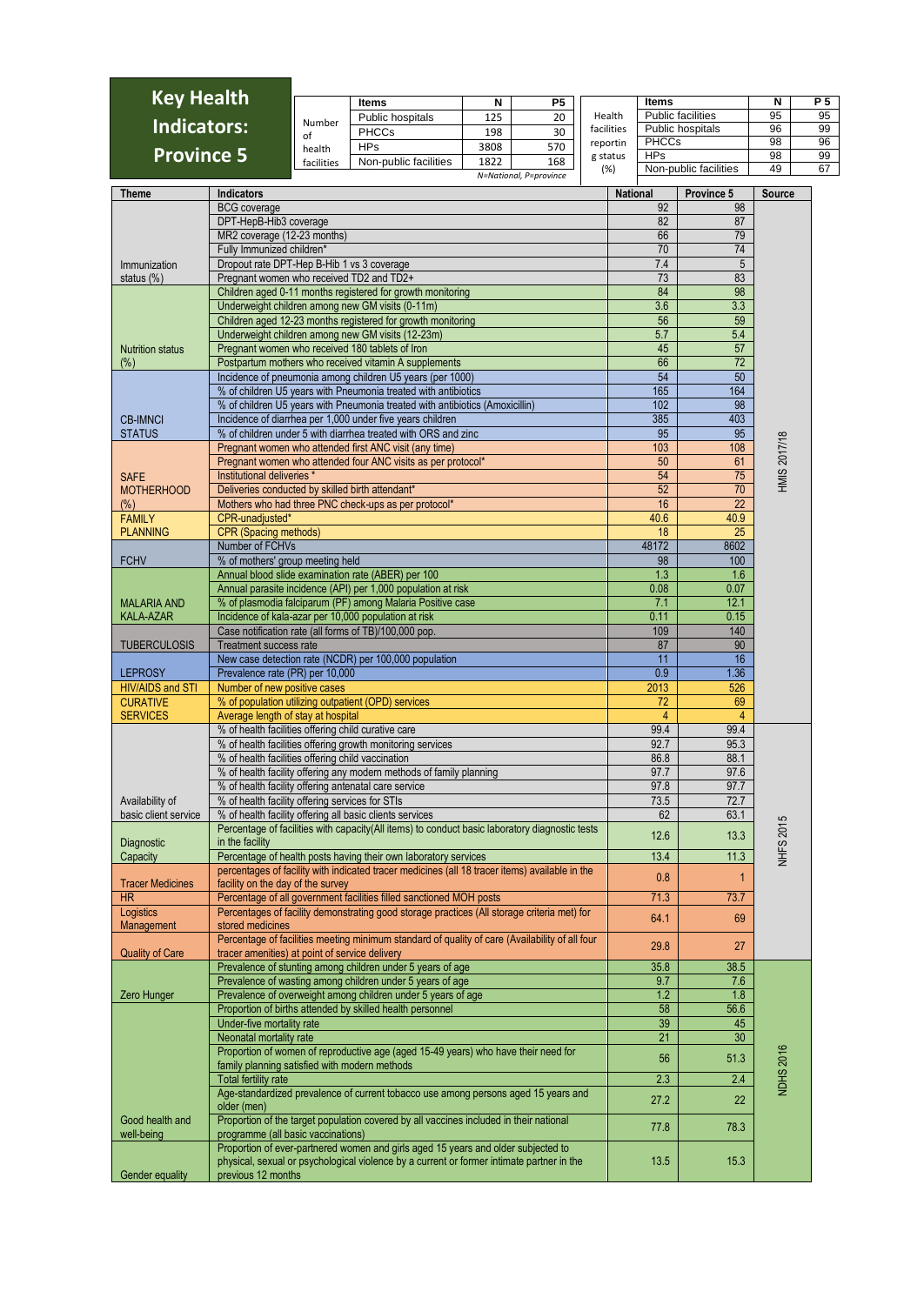| <b>Key Health</b>                         |                                                                 |                                                                                            |                                                                                                                                                                                |            |                              |            |                                   |                       |                     |               |
|-------------------------------------------|-----------------------------------------------------------------|--------------------------------------------------------------------------------------------|--------------------------------------------------------------------------------------------------------------------------------------------------------------------------------|------------|------------------------------|------------|-----------------------------------|-----------------------|---------------------|---------------|
|                                           |                                                                 | Number                                                                                     | <b>Items</b><br>Public hospitals                                                                                                                                               | N<br>125   | Karnali<br>12                | Health     | Items<br><b>Public facilities</b> |                       | Ν<br>95             | Karnali<br>95 |
| <b>Indicators:</b>                        |                                                                 | of                                                                                         | <b>PHCCs</b>                                                                                                                                                                   | 198        | 13                           | facilities | Public hospitals                  |                       | 96                  | 97            |
| <b>Karnali Province</b>                   |                                                                 | health                                                                                     | <b>HPs</b>                                                                                                                                                                     | 3808       | 336                          | reportin   | <b>PHCCs</b>                      |                       | 98                  | 100           |
|                                           |                                                                 | facilities                                                                                 | Non-public facilities                                                                                                                                                          | 1822       | 46<br>N=National, P=province | g status   | <b>HPs</b>                        | Non-public facilities | 98                  | 98            |
|                                           |                                                                 |                                                                                            |                                                                                                                                                                                |            |                              | (%)        |                                   |                       | 49                  | 72            |
| <b>Theme</b>                              | <b>Indicators</b>                                               |                                                                                            |                                                                                                                                                                                |            |                              |            | <b>National</b>                   | Karnali P             | <b>Source</b>       |               |
|                                           | <b>BCG</b> coverage<br>DPT-HepB-Hib3 coverage                   |                                                                                            |                                                                                                                                                                                |            |                              |            | 92<br>82                          | 106<br>93             |                     |               |
|                                           | MR2 coverage (12-23 months)                                     |                                                                                            |                                                                                                                                                                                |            |                              |            | 66                                | 73                    |                     |               |
|                                           | Fully Immunized children*                                       |                                                                                            |                                                                                                                                                                                |            |                              |            | 70                                | 88                    |                     |               |
| Immunization                              | Dropout rate DPT-Hep B-Hib 1 vs 3 coverage                      |                                                                                            |                                                                                                                                                                                |            |                              |            | 7.4                               | 10.5                  |                     |               |
| status $(\%)$                             | Pregnant women who received TD2 and TD2+                        |                                                                                            |                                                                                                                                                                                |            |                              |            | 73                                | 82                    |                     |               |
|                                           |                                                                 |                                                                                            | Children aged 0-11 months registered for growth monitoring                                                                                                                     | 84         | 126                          |            |                                   |                       |                     |               |
|                                           |                                                                 |                                                                                            | Underweight children among new GM visits (0-11m)<br>Children aged 12-23 months registered for growth monitoring                                                                | 3.6<br>56  | 6.6<br>86                    |            |                                   |                       |                     |               |
|                                           |                                                                 |                                                                                            | Underweight children among new GM visits (12-23m)                                                                                                                              | 5.7        | 10.3                         |            |                                   |                       |                     |               |
| <b>Nutrition status</b>                   |                                                                 |                                                                                            | Pregnant women who received 180 tablets of Iron                                                                                                                                |            |                              |            | 45                                | 59                    |                     |               |
| $(\%)$                                    |                                                                 |                                                                                            | Postpartum mothers who received vitamin A supplements                                                                                                                          |            |                              |            | 66                                | 87                    |                     |               |
|                                           |                                                                 |                                                                                            | Incidence of pneumonia among children U5 years (per 1000)                                                                                                                      |            |                              |            | 54                                | 106                   |                     |               |
|                                           |                                                                 |                                                                                            | % of children U5 years with Pneumonia treated with antibiotics<br>% of children U5 years with Pneumonia treated with antibiotics (Amoxicillin)                                 | 165<br>102 | 159<br>85                    |            |                                   |                       |                     |               |
| <b>CB-IMNCI</b>                           |                                                                 |                                                                                            | Incidence of diarrhea per 1,000 under five years children                                                                                                                      |            |                              |            | 385                               | 709                   |                     |               |
| <b>STATUS</b>                             |                                                                 |                                                                                            | % of children under 5 with diarrhea treated with ORS and zinc                                                                                                                  |            | 95                           | 96         |                                   |                       |                     |               |
|                                           |                                                                 |                                                                                            | Pregnant women who attended first ANC visit (any time)                                                                                                                         |            |                              |            | 103                               | 117                   |                     |               |
|                                           |                                                                 |                                                                                            | Pregnant women who attended four ANC visits as per protocol*                                                                                                                   |            |                              |            | 50                                | 55                    | <b>HMIS 2017/18</b> |               |
| <b>SAFE</b>                               | Institutional deliveries *                                      |                                                                                            |                                                                                                                                                                                |            |                              |            | 54                                | 67                    |                     |               |
| <b>MOTHERHOOD</b>                         | Deliveries conducted by skilled birth attendant*                |                                                                                            | Mothers who had three PNC check-ups as per protocol*                                                                                                                           |            |                              |            | 52<br>16                          | 56<br>19              |                     |               |
| $(\%)$<br><b>FAMILY</b>                   | CPR-unadjusted*                                                 |                                                                                            |                                                                                                                                                                                |            |                              |            | 40.6                              | 35.5                  |                     |               |
| <b>PLANNING</b>                           | <b>CPR</b> (Spacing methods)                                    |                                                                                            |                                                                                                                                                                                |            |                              |            | 18                                | 20                    |                     |               |
|                                           | Number of FCHVs                                                 |                                                                                            |                                                                                                                                                                                |            |                              |            | 48172                             | 4097                  |                     |               |
| <b>FCHV</b>                               | % of mothers' group meeting held                                |                                                                                            |                                                                                                                                                                                |            |                              |            | 98                                | 100                   |                     |               |
|                                           |                                                                 |                                                                                            | Annual blood slide examination rate (ABER) per 100                                                                                                                             |            |                              |            | 1.3                               | 1.2                   |                     |               |
| <b>MALARIA AND</b>                        |                                                                 |                                                                                            | Annual parasite incidence (API) per 1,000 population at risk<br>% of plasmodia falciparum (PF) among Malaria Positive case                                                     |            |                              |            | 0.08<br>7.1                       | 0.3<br>0.5            |                     |               |
| <b>KALA-AZAR</b>                          |                                                                 |                                                                                            | Incidence of kala-azar per 10,000 population at risk                                                                                                                           |            |                              |            | 0.11                              | 0.23                  |                     |               |
|                                           |                                                                 |                                                                                            | Case notification rate (all forms of TB)/100,000 pop.                                                                                                                          |            |                              |            | 109                               | 101                   |                     |               |
| <b>TUBERCULOSIS</b>                       | <b>Treatment success rate</b>                                   |                                                                                            |                                                                                                                                                                                |            |                              |            | 87                                | 93                    |                     |               |
|                                           |                                                                 |                                                                                            | New case detection rate (NCDR) per 100,000 population                                                                                                                          |            |                              |            | 11                                | $5\phantom{.0}$       |                     |               |
| <b>LEPROSY</b><br><b>HIV/AIDS and STI</b> | Prevalence rate (PR) per 10,000<br>Number of new positive cases |                                                                                            |                                                                                                                                                                                |            |                              |            | 0.9<br>2013                       | 0.45<br>57            |                     |               |
| <b>CURATIVE</b>                           |                                                                 |                                                                                            | % of population utilizing outpatient (OPD) services                                                                                                                            |            |                              |            | 72                                | 78                    |                     |               |
| <b>SERVICES</b>                           | Average length of stay at hospital                              |                                                                                            |                                                                                                                                                                                |            |                              |            | 4                                 | 3                     |                     |               |
|                                           | % of health facilities offering child curative care             |                                                                                            |                                                                                                                                                                                |            |                              |            | 99.4                              | 99.7                  |                     |               |
|                                           |                                                                 |                                                                                            | % of health facilities offering growth monitoring services                                                                                                                     |            |                              |            | 92.7                              | 98.1                  |                     |               |
|                                           | % of health facilities offering child vaccination               |                                                                                            | % of health facility offering any modern methods of family planning                                                                                                            |            |                              |            | 86.8<br>97.7                      | 86.7<br>100           |                     |               |
|                                           |                                                                 |                                                                                            | % of health facility offering antenatal care service                                                                                                                           |            |                              |            | 97.8                              | 99.4                  |                     |               |
| Availability of                           | % of health facility offering services for STIs                 |                                                                                            |                                                                                                                                                                                |            |                              |            | 73.5                              | 63.2                  |                     |               |
| basic client service                      |                                                                 |                                                                                            | % of health facility offering all basic clients services                                                                                                                       |            |                              |            | 62                                | 52.3                  |                     |               |
|                                           |                                                                 |                                                                                            | Percentage of facilities with capacity(All items) to conduct basic laboratory diagnostic tests                                                                                 |            |                              |            | 12.6                              | 18.2                  | <b>NHFS 2015</b>    |               |
| Diagnostic<br>Capacity                    | in the facility                                                 |                                                                                            | Percentage of health posts having their own laboratory services                                                                                                                |            |                              |            | 13.4                              | 5.4                   |                     |               |
|                                           |                                                                 |                                                                                            | percentages of facility with indicated tracer medicines (all 18 tracer items) available in the                                                                                 |            |                              |            |                                   |                       |                     |               |
| <b>Tracer Medicines</b>                   | facility on the day of the survey                               |                                                                                            |                                                                                                                                                                                |            |                              |            | 0.8                               | 0.6                   |                     |               |
| <b>HR</b>                                 |                                                                 |                                                                                            | Percentage of all government facilities filled sanctioned MOH posts                                                                                                            |            |                              |            | 71.3                              | 68.1                  |                     |               |
| Logistics                                 | stored medicines                                                |                                                                                            | Percentages of facility demonstrating good storage practices (All storage criteria met) for                                                                                    |            |                              |            | 64.1                              | 57.9                  |                     |               |
| Management                                |                                                                 |                                                                                            | Percentage of facilities meeting minimum standard of quality of care (Availability of all four                                                                                 |            |                              |            |                                   |                       |                     |               |
| <b>Quality of Care</b>                    | tracer amenities) at point of service delivery                  |                                                                                            |                                                                                                                                                                                |            |                              |            | 29.8                              | 28.1                  |                     |               |
|                                           |                                                                 |                                                                                            | Prevalence of stunting among children under 5 years of age                                                                                                                     |            |                              |            | 35.8                              | 54.5                  |                     |               |
|                                           |                                                                 |                                                                                            | Prevalence of wasting among children under 5 years of age                                                                                                                      |            |                              |            | 9.7                               | 7.5                   |                     |               |
| Zero Hunger                               |                                                                 |                                                                                            | Prevalence of overweight among children under 5 years of age<br>Proportion of births attended by skilled health personnel                                                      |            |                              |            | 1.2<br>58                         | 1.5<br>35.3           |                     |               |
|                                           | Under-five mortality rate                                       |                                                                                            |                                                                                                                                                                                |            |                              |            | 39                                | 58                    |                     |               |
|                                           | Neonatal mortality rate                                         |                                                                                            |                                                                                                                                                                                |            |                              |            | 21                                | 29                    |                     |               |
|                                           |                                                                 |                                                                                            | Proportion of women of reproductive age (aged 15-49 years) who have their need for                                                                                             |            |                              |            | 56                                | 57.9                  |                     |               |
|                                           | family planning satisfied with modern methods                   |                                                                                            |                                                                                                                                                                                |            |                              |            |                                   |                       |                     |               |
|                                           | <b>Total fertility rate</b>                                     |                                                                                            |                                                                                                                                                                                |            |                              |            | 2.3                               | 2.8                   | <b>NDHS 2016</b>    |               |
|                                           | older (men)                                                     | Age-standardized prevalence of current tobacco use among persons aged 15 years and<br>27.2 |                                                                                                                                                                                |            |                              |            |                                   |                       |                     |               |
| Good health and                           |                                                                 |                                                                                            | Proportion of the target population covered by all vaccines included in their national                                                                                         |            |                              |            |                                   |                       |                     |               |
| well-being                                | programme (all basic vaccinations)                              |                                                                                            |                                                                                                                                                                                |            |                              |            | 77.8                              | 74.9                  |                     |               |
| Gender equality                           | previous 12 months                                              |                                                                                            | Proportion of ever-partnered women and girls aged 15 years and older subjected to<br>physical, sexual or psychological violence by a current or former intimate partner in the |            |                              |            | 13.5                              | 11.8                  |                     |               |